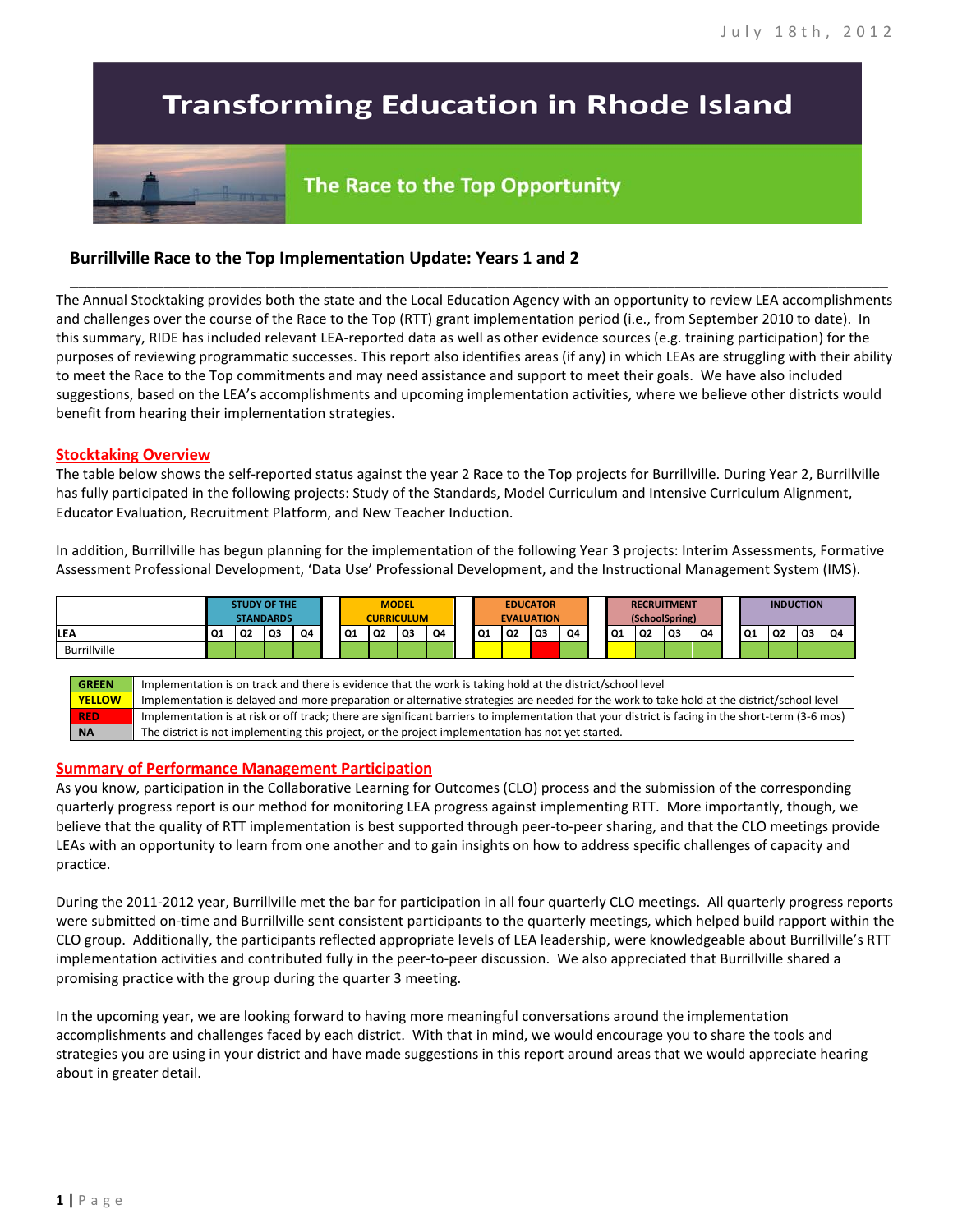#### **System of Support 1: Standards and Curriculum**

As of July 2012, Burrillville is on-track against the System of Support 1 year 1 and year 2 commitments and tasks for Race to the Top, reflected in the tables below. Based on the quarterly progress reports submitted by Burrillville, we have assessed the district as 'on track', 'delayed' or 'off track/at risk' on each task utilizing the criteria described on page 1 of this report.

| <b>Study of the Standards</b>                                   | Year 1:<br>SY10-11 | Year 2:<br>SY11-12 |  |
|-----------------------------------------------------------------|--------------------|--------------------|--|
| Identify educators to participate in the Study of the Standards | $V^*$              |                    |  |
| Specify names and invite participants                           |                    |                    |  |
| Coordinate schedule with RIDE for all participants              | ∧                  |                    |  |
| Complete planned educator training                              | $\mathbf{\Lambda}$ | ⌒                  |  |

*\*Please note: the 'x' in the above table represents the anticipated completion timeline set by RIDE, not when the district completed the task*

| Intensive Curriculum Alignment and Model Curriculum Development                                                                                                                                                                                           |   |                          | Year 2:<br>SY11-12 |  |
|-----------------------------------------------------------------------------------------------------------------------------------------------------------------------------------------------------------------------------------------------------------|---|--------------------------|--------------------|--|
| Develop and communicate a multi-year Transition Plan for the Common Core State Standards implementation, including clear<br>expectations for school level transition benchmarks and a plan for developing a curriculum aligned to the CCSS in grades K-12 |   |                          | ⋏                  |  |
| Identify opportunities for educators to work collaboratively to deepen understanding of CCSS (e.g. Common Planning Time, grade<br>level team, department meetings, faculty meetings)                                                                      |   | $\mathbf v$<br>$\lambda$ | л                  |  |
| Conduct analyses of each core curricula to ensure that each is aligned to standards, guaranteed and viable                                                                                                                                                | x |                          |                    |  |
| ldentify which, if any, curriculum development is needed as well as the method by which curriculum will be developed (i.e. Model<br>Curriculum with the Charles A. Dana Center, through an LEA cohort, or individually)                                   | x | X                        |                    |  |
| Create implementation plan, including the identification of aligned resources, to support roll out of new curricula                                                                                                                                       |   | X                        |                    |  |
| Develop curriculum aligned to the Common Core State Standards, including participation in Dana Center curriculum writing and<br>leadership sessions (if applicable)                                                                                       |   | X                        | x                  |  |

As noted in Burrillville's quarterly progress reports, the district met their RTT goals around training educators on the new common core state standards (CCSS). The district distributed the RIDE-provided guidebooks to the Common Core State Standards (CCSS), and also provided all teachers with the district's schedule for transitioning to the common core as well as video clips that illustrated the new standards.

During spring 2011, the district used RTT funds to partner with another school district, and held study of the standards professional development in ELA and Math for 23 educators. The district offered supplemental professional development over the course of the 2011-2012 school year so that all teachers would be oriented to the new common core state standards. Additionally, the district has attended supplemental professional development geared towards increasing readiness to transition through focusing on text complexity, developing text-dependent questions, and deepening understanding of the mathematics standards.

Burrillville has created and refined a five-year curriculum revision cycle towards developing a guaranteed and viable curriculum aligned to the CCSS and, as of the end of the 2011-2012 school year, are on track for their curriculum development work. Through a supplemental RIDE mini-grant, Burrillville was able to partner with five other school districts around creating a 6-12 mathematics curriculum aligned to the CCSS, and eight other districts to adopt a K-12 ELA curriculum aligned to the CCSS. Burrillville indicated through their quarterly reports that, through independent and grant-funded work, they will have a complete scope and sequence and units of study for K-12 mathematics and ELA by June 30, 2012.

We want to commend Burrillville on their collaboration (both in-district and cross-district) around resources and strategies that will deepen educator understanding of the new Common Core State Standards and accelerate the implementation of the new standards at the classroom level. We appreciate hearing about how you customized RIDE resources to provide your teachers with additional information on both the math and ELA standards, and think that other districts might also benefit from seeing these materials.

In their quarterly progress report, Burrillville noted that they have encountered the following challenges:

- Securing funding for the Study of Standards and the revision of curriculum to include the CCSS
- Securing funding to provide after-school professional development at a per diem rate
- Setting an appropriate pace for elementary teachers, in particular, who are most significantly impacted by the transition

We hope that you will take the opportunity to share the curriculum materials, close reading questions, student work exemplars, and revised school-wide rubrics with your fellow CLO colleagues, or with all districts through the Instructional Improvement System (IMS), in the upcoming CLO meetings. We look forward to hearing about your progress working collaboratively with the other districts, and on new in-district initiatives, as well as the successes and challenges you encountered along the way, as you (and all districts) begin planning for next steps following the common core state standards alignment.

#### **System of Support 2: Instructional Improvement Systems**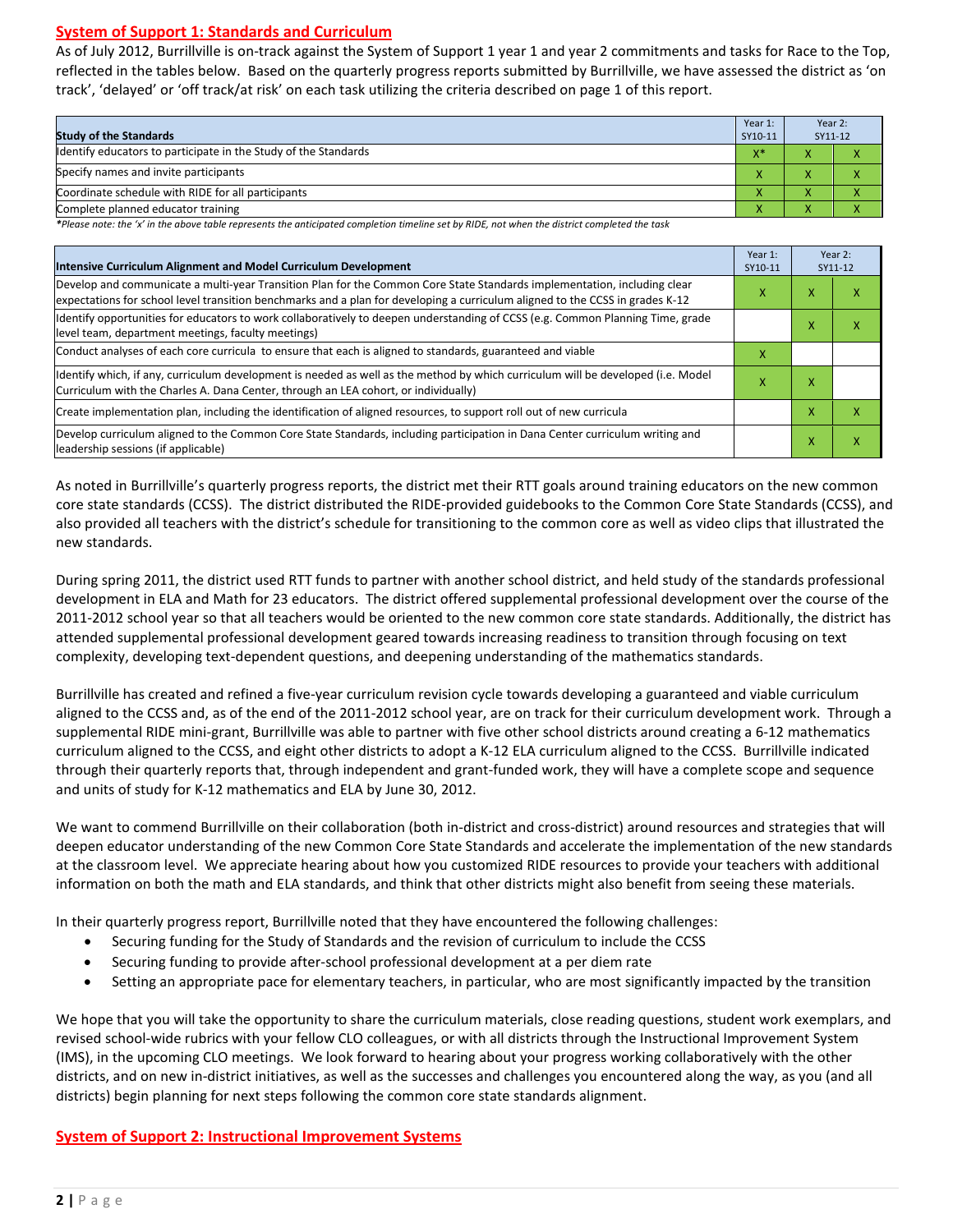As of July 2012, Burrillville is on-track against the System of Supports 2 year 1 and 2 commitments and tasks for Race to the Top. Thus far, Burrillville has reported that they intend to partially implement the Formative Assessment online professional development modules in fall 2012. Burrillville will implement the Interim Assessments for grades 3-11 during the 2012-2013 school year. Additionally, the district has confirmed that they plan to engage school data leadership teams for in 'Data Use' professional development starting in August 2012 and running through the remaining school year. Burrillville has also registered for training on the Instructional Management System (IMS) Primary and RtI (Exceed) platforms, as well as for Administrator training.

Beyond the tasks outlined in the Scope of Work, Burrillville has been a thoughtful partner in the design and development stages for these systems. Through their voluntary participation in our data use focus groups, we have received valuable feedback on our implementation plans.

In the upcoming CLO sessions, we look forward to hearing about the successes and challenges that Burrillville has encountered while implementing these systems, as well as the district's progress around developing protocols or setting expectations regarding the use of Interim Assessments or IMS resources. Additionally, for those participating in the 'Data Use' professional development, we would be interested in hearing some of the strategies that Burrillville has learned around deepening collaboration around data and using data to change instructional outcomes.

| <b>Formative Assessment Online Professional Development Modules</b>                                                                                                                                      | Year 1:<br>SY10-11 | Year 2:<br>SY11-12 |
|----------------------------------------------------------------------------------------------------------------------------------------------------------------------------------------------------------|--------------------|--------------------|
| Create multivear plan for implementation of formative assessment PD modules, including the process and timelines by which all<br>educators will participate in the formative assessment training modules |                    |                    |
| Identify facilitators who will support the implementation of formative assessment practices in daily instruction                                                                                         |                    |                    |

| <b>Interim Assessments</b>                                                                                                                                                              | Year 1:<br>SY10-11 | Year 2:<br>SY11-12 |
|-----------------------------------------------------------------------------------------------------------------------------------------------------------------------------------------|--------------------|--------------------|
| Identify method by which all educators will have access to interim assessments                                                                                                          |                    |                    |
| Develop timeline for training of all educators in the use of interim assessments utilizing train-the-trainer model                                                                      |                    |                    |
| Develop protocols or expectations regarding the use of interim assessment to inform instruction including timelines for<br>administration and process for scoring and reporting results |                    |                    |

| <b>Instructional Management System (IMS)</b>                                                                                                                                                                                           | Year 1:<br>SY10-11                            |           | Year 2:<br>SY11-12 |
|----------------------------------------------------------------------------------------------------------------------------------------------------------------------------------------------------------------------------------------|-----------------------------------------------|-----------|--------------------|
| Designate an LEA data steward to support decision making around data collections and systems implementation and to provide input<br>and feedback on data initiatives through designated representatives                                | <b>Identify</b><br><b>LEA Data</b><br>Steward | x         | ⋏                  |
| Maintain data quality standards of local student information systems and upload local assessment data and program information as<br>required by RIDE in a timely manner                                                                | x                                             | $\lambda$ |                    |
| Review the RIDE IMS Training Plan and develop a multivear training and implementation plan to provide all educators with access<br>and training on the system                                                                          |                                               |           | х                  |
| Based on IMS Training Plan guidance, register and attend training for Administrative Users (i.e. users who will maintain and configure<br>both the Primary IMS and RtI Module) and LEA Trainers (i.e. staff to be trained as trainers) |                                               |           |                    |
| Following RIDE training, LEA Administrative Users and LEA Trainers configure the IMS for educator use and to provide end users with<br>access and training needed to utilize the IMS for daily activities                              |                                               |           | ⋏                  |

| 'Data Use' Professional Development                                                                                                                                                                                                                                                     | Year 1:<br>SY10-11 | Year 2:<br>SY11 12 |        |
|-----------------------------------------------------------------------------------------------------------------------------------------------------------------------------------------------------------------------------------------------------------------------------------------|--------------------|--------------------|--------|
| Complete a needs assessment survey indicating the use of and collaboration around data within schools and across the LEA                                                                                                                                                                |                    |                    | л      |
| Based on RIDE implementation plan, determine the timing (i.e. Year 1, Year 2, or staggered across Year 1 and Year 2) of LEA<br>participation in 'Data Use' Professional Development and provide RIDE with the schools that will participate in Year 1 and/or Year 2<br>training cohorts |                    |                    | л      |
| In coordination with RIDE, select 'Data Use' training dates for each cohort of schools, as applicable                                                                                                                                                                                   |                    |                    | Year 1 |
| Identify and provide RIDE with the leadership team members from each school who will participate in the Year 1 and/or Year 2<br>training cohorts, as applicable                                                                                                                         |                    |                    | Year 1 |

*\* Please note that, for this project, 'year 1' refers to cohort 1 taking place during the 2012-2013 school year, and 'year 2' refers to cohort 2 taking place during the 2013-2014 school year.*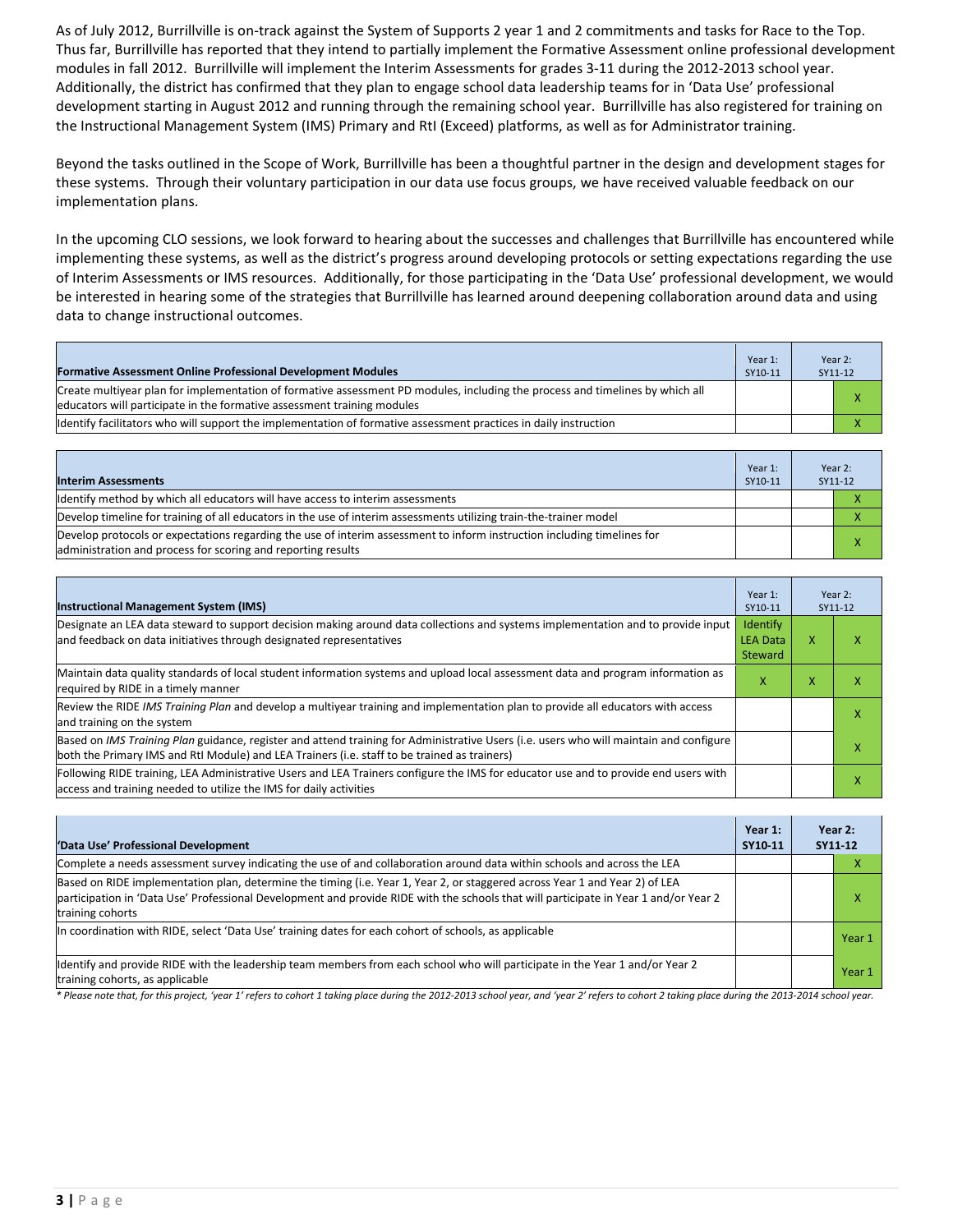#### **System of Support 3: Educator Effectiveness**

As of July 2012, Burrillville is on-track against the System of Support 3 year 1 and 2 commitments and tasks for Race to the Top.

| <b>Educator Evaluation</b>                                                                                                                                                                            |   | Year 2:<br>Year 1:<br>SY10-11<br>SY11-12 |   |
|-------------------------------------------------------------------------------------------------------------------------------------------------------------------------------------------------------|---|------------------------------------------|---|
| Participate in educator evaluation model design, development and refinement feedback opportunities.                                                                                                   | X | x                                        | x |
| Identify District Evaluation Committee members, responsible for monitoring the implementation of the system and providing<br>recommendations to LEA leadership teams.                                 |   | X                                        | x |
| Participate in field testing to support RI Model development                                                                                                                                          | X |                                          |   |
| Identify individuals who will serve as primary and, if applicable, secondary/complementary evaluators                                                                                                 | X |                                          | X |
| Send all required evaluators to RIDE-provided evaluator training on model; Send evaluators and system administrators to training on<br>the Educator Performance Support System (EPSS) data system     | X | X                                        | x |
| Examine LEA Policies and Contracts for Challenges; where applicable, consider memorandums of understanding or contract renewal<br>language which will support district implementation of evaluations. | X | X                                        | x |
| Create a plan for the appropriate use of funds to support implementation of educator evaluation system.                                                                                               | X |                                          | x |
| Complete required RI Model components of educators and building administrator evaluations.                                                                                                            |   | X                                        | X |
| Submit evaluation data and documentation (e.g. component and summative level ratings, verified rosters); provide other requested<br>linformation to support RIDE research and system improvement.     |   |                                          | x |

Based on their quarterly reports, Burrillville implemented all components of the educator and building administrator evaluation process during the 2011-2012 school year and has submitted summative ratings for the district. Additionally, Burrillville has provided RIDE with a list of their District Evaluation Committee (DEC) members. In the quarterly reports, Burrillville included insight into ways that the DEC supported implementation (e.g. creating a survey to clarify areas of confusion for teachers), and we look forward to hearing about the DEC's plan to support teachers with an 'ineffective' rating.

Burrillville evaluators attended all RIDE-provided evaluator training during the 2011-2012 school year. Additionally, to further support teacher understanding of the process, the district administration provided uniform information about the roll out of the evaluation system and its connection to the district and school goals for improved student performance at the start of the school year. Following a district survey about teacher and administrator concerns, Burrillville utilized their RIDE-trained Intermediary Service Provider (ISP) to support implementation by conducting a professional development series designed to share a condensed version of the RIDE evaluator training modules.

Prior to setting individual goals, the district collaboratively analyzed their past data and included a projection of progress in order to meet RTT targets. Based on this information, district goals were set. Schools then set their goals based on the district goals and, during building-level work sessions; principals shared collaboratively developed Student Learning Objectives (SLOs) that were created in alignment with the district and school goals.

During the quarter 3 CLO meeting, Burrillville shared how their district provided a forum to vet questions and concerns that rose during the gradual implementation process. As a result of the feedback they gathered, Burrillville created an FAQ document as well as reference sheets to support evidence collection. In the meeting, Burrillville shared that this approach created an atmosphere of trust among teachers and administrators which in turn eased anxiety levels.

In their quarterly progress report, Burrillville noted that they have encountered the following challenges:

- Increasing teacher understanding of the new evaluation process impact
- End of the year "evidence" collection
- Variations in teacher performance between this year and prior years

RIDE has appreciated Burrillville's collaboration and thought partnership around the development and refinement of educator evaluation processes. In the upcoming CLO sessions, RIDE looks forward to learning about the improvements/clarifications Burrillville decided upon for the upcoming year, as well as any additional resources developed by the district to increase teacher and evaluator understanding of the process. We hope that Burrillville continues to share the strategies and resources they are using to support their evaluation process.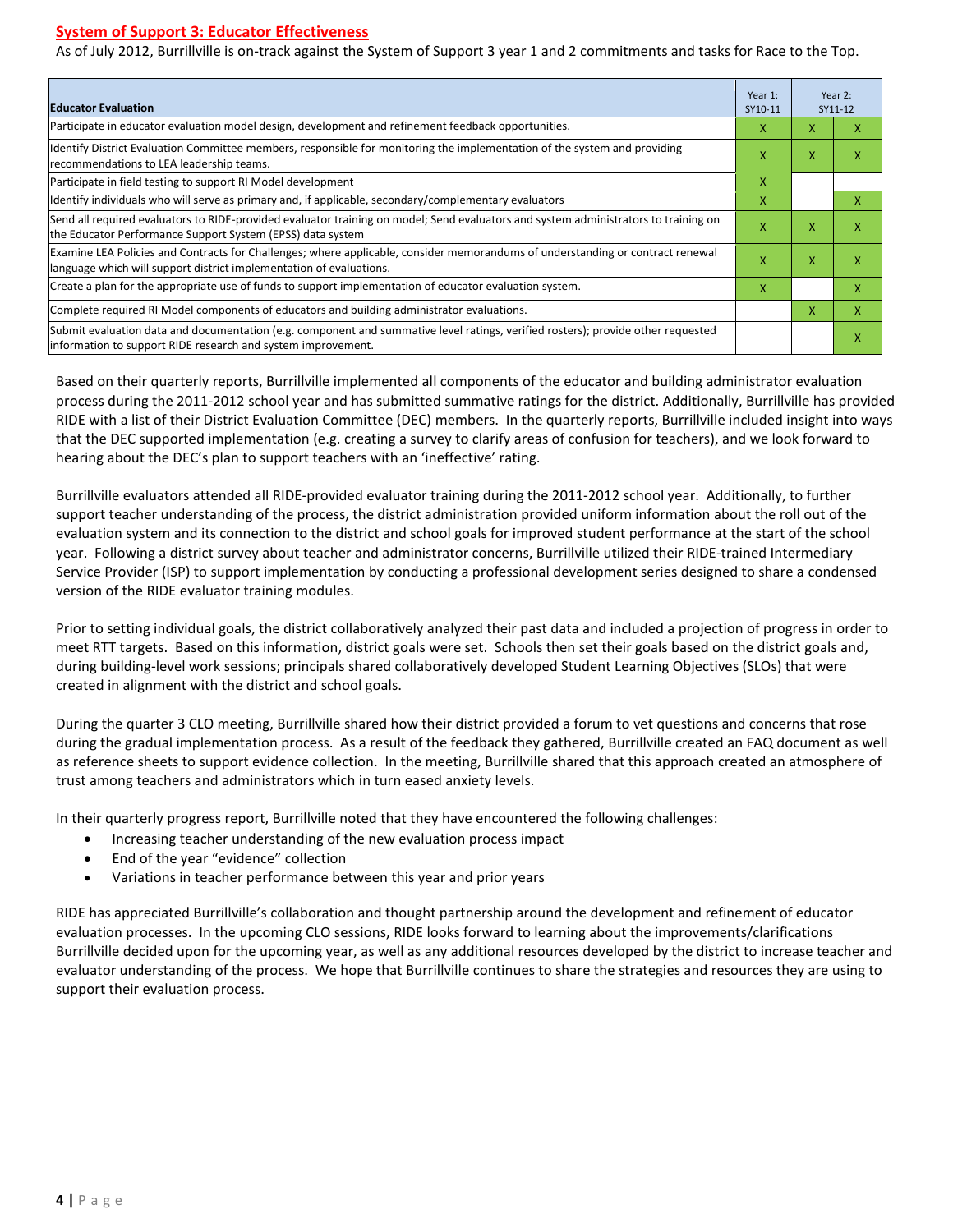### **System of Support 4: Human Capital Development**

As of July 2012, Burrillville is on-track against the System of Support 4 year 1 and 2 commitments and tasks for Race to the Top.

| <b>Recruitment (SchoolSpring)</b>                                                            | Year 1:<br>SY10-11 |  | Year 2:<br>SY11-12 |
|----------------------------------------------------------------------------------------------|--------------------|--|--------------------|
| Provide RIDE with feedback on the desired functionality of a state-wide recruitment platform | х                  |  |                    |
| Attend orientation sessions with selected vendor and train relevant personnel as needed      |                    |  |                    |
| (Post open positions using the state-wide Recruitment Platform (SchoolSpring)                |                    |  | $\overline{ }$     |

| <b>Beginning Teacher Induction</b>                                                                                                                                            | Year 1:<br>SY10-11 |   | Year 2:<br>SY11-12 |
|-------------------------------------------------------------------------------------------------------------------------------------------------------------------------------|--------------------|---|--------------------|
| Provide RIDE with feedback around the proposed design of the Induction Coach program                                                                                          | X                  |   |                    |
| If applicable, recommend potential Induction Coaches to RIDE                                                                                                                  | x                  |   |                    |
| Review and revise hiring policies, timelines and processes in order to support appropriate and timely projections for anticipated hires<br>requiring induction coach services |                    |   |                    |
| Provide RIDE with list of beginning teachers who will receive Induction Coach support in a timely manner in order to ensure that all<br>beginning teachers have coaching      |                    |   |                    |
| Participate in RIDE-provided information opportunities in order to learn about induction coach program                                                                        | ^                  | ж |                    |

Burrillville has continued their use of the SchoolSpring recruitment platform, and noted that this helps the district recruit the best teachers from across the country. Additionally, the district adopted a hiring policy that explicitly requires that all hires be 'highly qualified', in accordance with Rhode Island's Basic Education Program (BEP).

During the 2011-2012 school year, Burrillville had four beginning teachers which were supported by RIDE induction coaches. Additionally, Burrillville revised their existing district mentorship policy to place a heavier emphasis on content area support as well as operational/technical support (e.g. use of district supported technology programs, grading systems and school-level operations) so that the mentorship program would complement, not duplicate, the RIDE induction program. In their quarterly progress update, Burrillville indicated that the response from both principals and teachers to the mentorship and induction support has been positive.

In their quarterly progress report, Burrillville noted that they have encountered the following challenges:

• Funding for the sustainability of the Beginning Teacher Induction Program past RTT

In the upcoming CLO sessions, RIDE looks forward to engaging in a deeper conversation around the revisions that Burrillville and other LEAs have made to their hiring policies, timelines and processes in order to support broader human capital initiatives including recruitment of highly qualified and diverse candidates and providing data-driven induction support to beginning teachers.